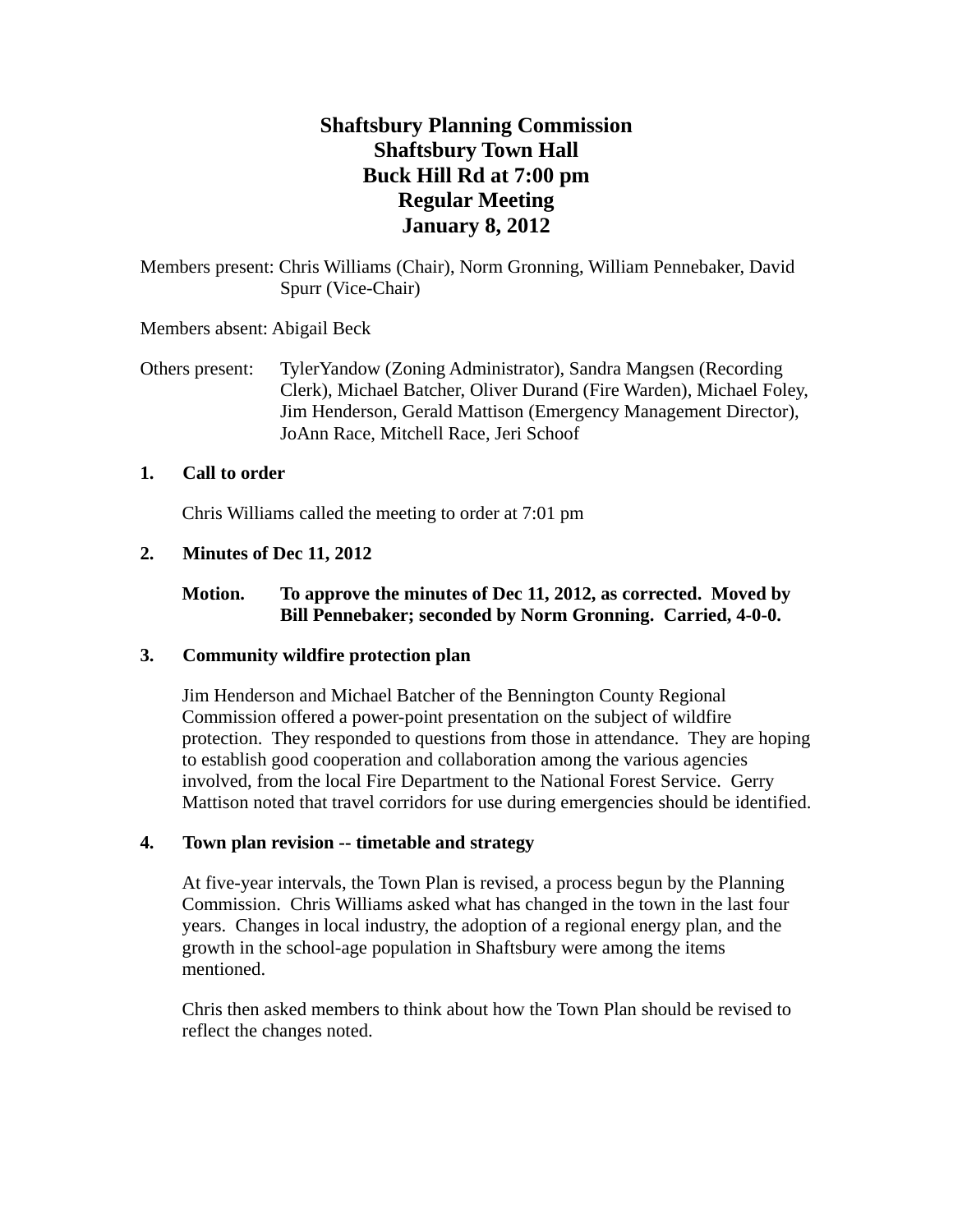Other items mentioned included: the labeling of historic houses (noting that not all property owners wish their houses to be labeled); the development of more local food systems, and the positive effect of that on the feeling of community.

Chris asked the members to read the Town Plan before the next meeting, and to compare it to that of Rupert or Landgrove. He noted that the Planning Commission is on the Selectboard agenda for January 21.

#### **5. Sign ordinance continued discussion**

Bill Pennebaker asked whether those most interested in the sign ordinance knew about the meeting, since they did not attend. Chris responded that he had had communication with Art Whiman, and was aware the group from the Economic Development Committee would not be able to attend. He suggested discussion continue in any case.

Bill Pennebaker notd three issues that remain outstanding:

- a) illuminated signs
- b) signs for businesses permitted as conditional uses in VC districts, and c) regulation of food and beverage machines outside businesses.

Section 3.1.5 as it stands maintain the prohibition on internally illuminated signs. After some discussion, the issue remained unresolved and will be taken up again.

Section 3.4.4: The square footage of permitted signs needs to be determined. Twenty square feet total was suggested and met with general approval.

Section 3.9: Food and beverage machines. A definition of such machines as signs is needed if these are to be included within the sign ordinance; or the section could be removed entirely from the ordinance. This discussion will be continued.

#### **6. Other business as required**

Planning Commission members will meet with the Selectboard on January 21, in part to discuss the revision of the Town Plan.

The question of the size of the Plannng Commission has been raised by interested residents. Members do not see a need to expand the Commission, whether on a temporary or a permanent basis, but they do want to have input from the public as they revise the Town Plan. The possibility of creating an advisory group was briefly explored.

Chris asked about the logistics of formulating the town plan. It is now in point form, but there is some desire to transform it into a narrative.